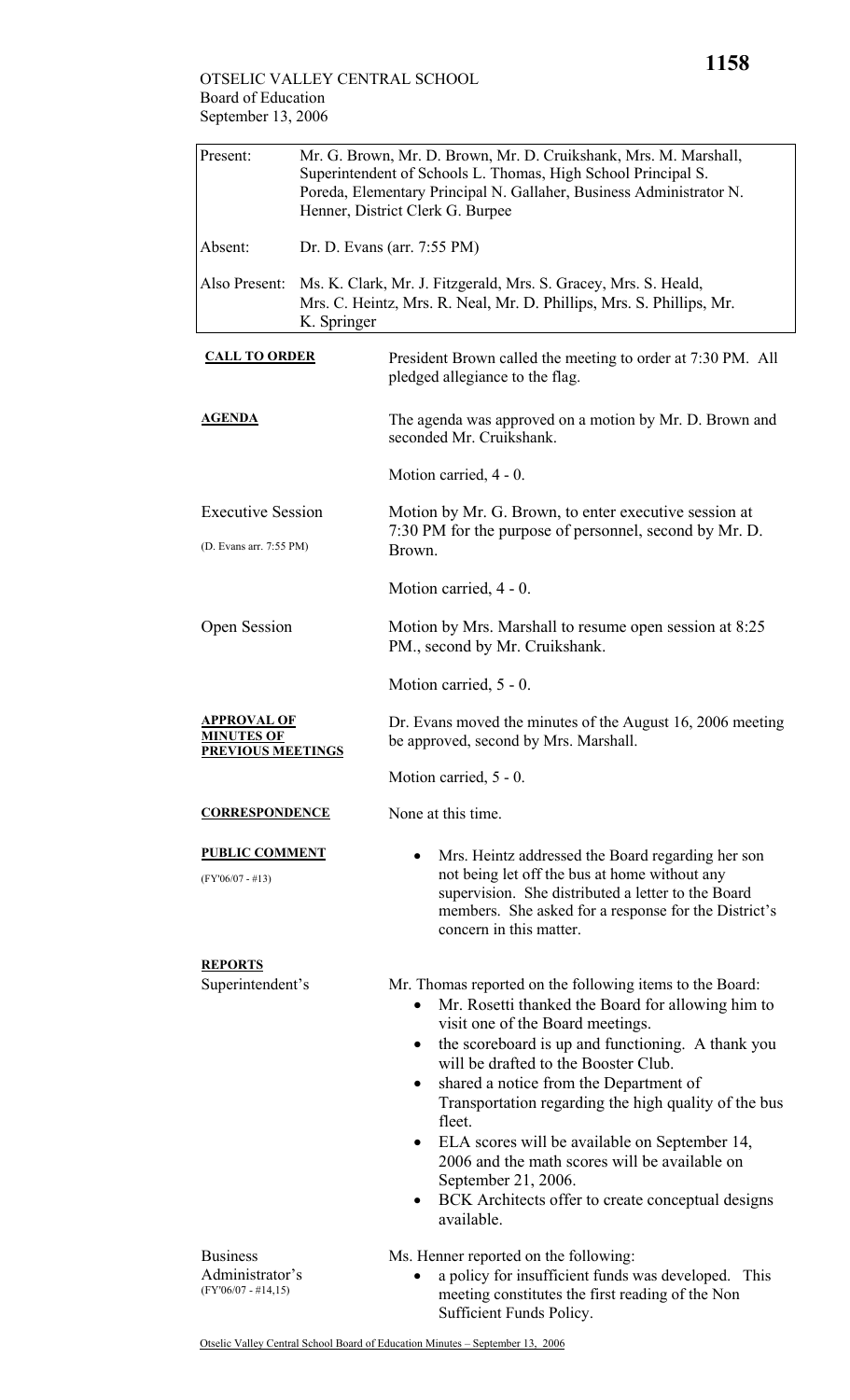| $(FY'06/07 - #16,17)$                                                                 | School Food Service Program policy, #5560, was<br>reviewed.                                                                                                                                                                                                                                                                                                                            |
|---------------------------------------------------------------------------------------|----------------------------------------------------------------------------------------------------------------------------------------------------------------------------------------------------------------------------------------------------------------------------------------------------------------------------------------------------------------------------------------|
| $(FY'06/07 - #18)$                                                                    | Mrs. Robin Neal presented the quarterly internal<br>$\bullet$<br>auditor's report.                                                                                                                                                                                                                                                                                                     |
|                                                                                       | an update on the cafeteria automation. There is a<br>$\bullet$<br>proposed November 1, 2006 implementation date.<br>an explanation of the July and August treasurer's<br>$\bullet$<br>reports                                                                                                                                                                                          |
| <b>Elementary Principal's</b>                                                         | Ms. Gallaher reported on the following:<br>introduction of Matthew Williams as the new 3rd<br>$\bullet$<br>grade teacher<br>opening day went well<br>٠<br>Stephanie Heald and Suzi Phillips gave summary and<br>$\bullet$<br>showed a video of the first year of Reading First. The<br>students and staff are having a good start to the new<br>school year.                           |
| <b>High School</b><br>Principal's                                                     | Mr. Poreda reported on the following items:<br>Introduced the following new staff members at the<br>$\bullet$<br>junior-senior high school:<br>Kristina Clark – English teacher<br>Shannon Gracey - Guidance Counselor<br>Justin Fitzgerald - Social Worker                                                                                                                            |
|                                                                                       | A brief reception was held to welcome the new staff<br>members.                                                                                                                                                                                                                                                                                                                        |
|                                                                                       | Opening day went well.<br>$\bullet$<br>Senior Rachel Perry was awarded first chair<br>$\bullet$<br>saxophone at the area all state band performance                                                                                                                                                                                                                                    |
|                                                                                       | Mr. Springer reported on the following buildings and grounds<br>and transportation issues:<br>opening day went well. There were no transportation<br>glitches.<br>the custodial workers worked extremely hard to the<br>$\bullet$<br>buildings ready for the start of school.                                                                                                          |
| Board Member's                                                                        | Mr. Cruikshank inquired about remembrances for<br>$\bullet$<br>September 11 <sup>th</sup> . Both buildings memorialized the<br>day.<br>Mr. Cruikshank suggested putting the Board goals in<br>$\bullet$<br>the newsletter.<br>Mr. Thomas shared the most recent OnBoard<br>$\bullet$<br>publication with a photo of Mr. D. Brown shown at a<br>workshop.                               |
| <b>FINANCIAL REPORTS</b><br>(FY'06/07 - #19)                                          | Mrs. Marshall inquired if fire trucks and EMS<br>$\bullet$<br>personnel will be at the Bon Fire.<br>Mrs. Marshall remarked that the hallways look better<br>at the elementary school.<br>Motion by Dr. Evans to accept the financial reports as<br>presented. Second by Mrs. Marshall.                                                                                                 |
|                                                                                       | Motion carried, 5 - 0.                                                                                                                                                                                                                                                                                                                                                                 |
| <b>OLD BUSINESS</b><br>Policy Manual -<br>Second Reading of the<br>following Policies | This meeting constitutes the second reading of the following<br>policies of the Otselic Valley Central School Policy Manual:<br>Board Member Training on Financial Oversight,<br>٠<br>Accountability and Fiduciary Responsibilities, #2130<br>Use of the District Cell Phone, #5322<br>٠<br>Reimbursement for Meals/Refreshments, #5323<br>$\bullet$<br>Purchasing, #5410<br>$\bullet$ |

- Financial Accountability, 5570
- Allegations of Fraud, #5571
- Audit Committee, #5572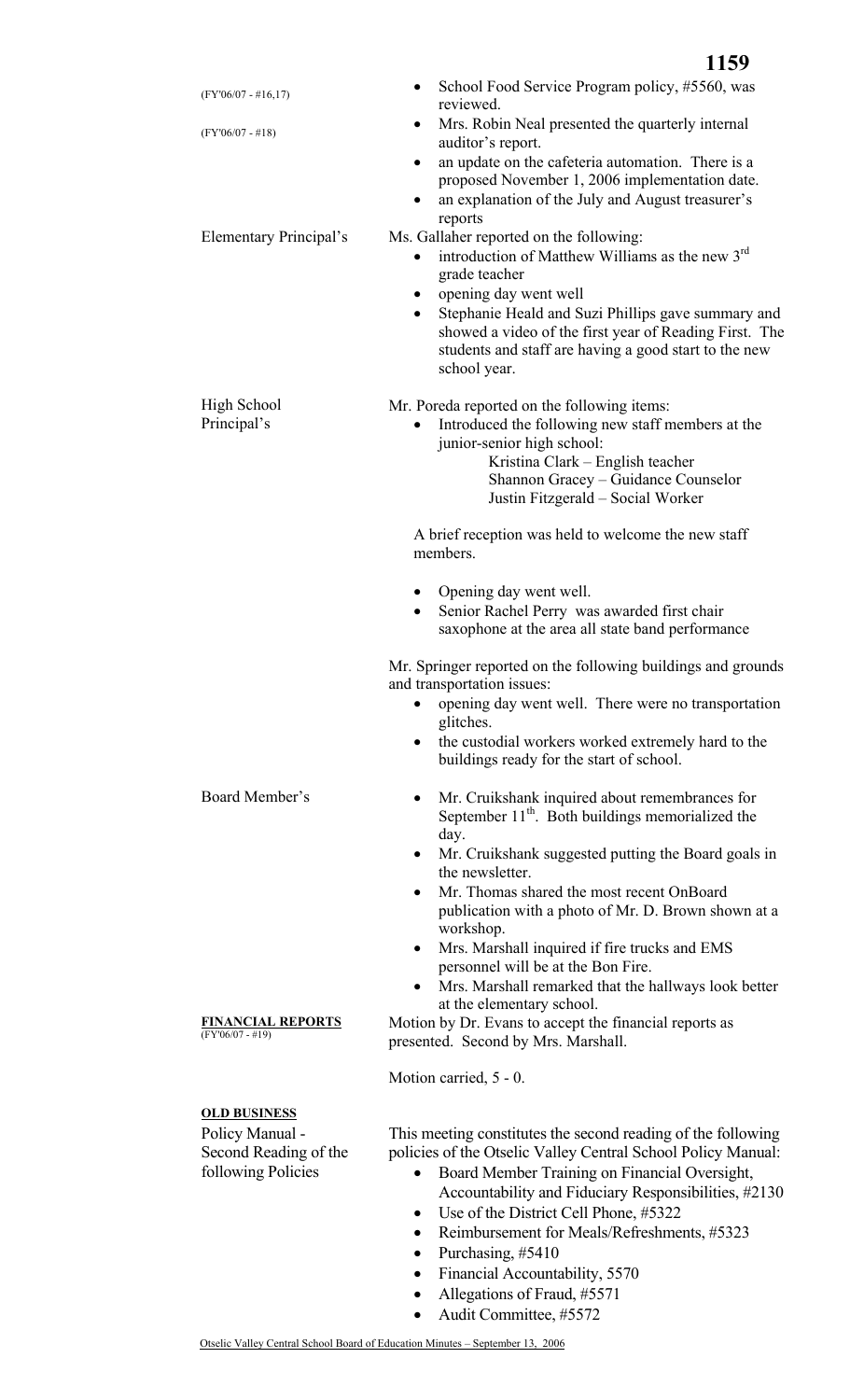- Internal Audit Function, #5573
- Inventories, #5620
- Accounting of Fixed Assets, #5621
- Conference/Travel Expense Reimbursement, #6161

## **NEW BUSINESS**

Personnel Recommendations Motion by Mrs. Marshall, upon the recommendation of the Superintendent of Schools, to approve the following personnel recommendations:

| <b>Shannon Gracey</b>             | Three year<br>probationary<br>appointment pending<br>clearance from the<br><b>State Education</b><br>Department as a<br>school counselor at a<br>salary of \$35,418.00<br>(Step 2M) plus<br>\$3,541.80 as an<br>eleventh month<br>employee | Effective<br>September<br>14, 2006<br>through<br>September<br>13, 2009 |
|-----------------------------------|--------------------------------------------------------------------------------------------------------------------------------------------------------------------------------------------------------------------------------------------|------------------------------------------------------------------------|
| Erin Smithers                     | Resignation as a<br>physical education<br>teacher                                                                                                                                                                                          | Effective<br>September<br>15,2006                                      |
| Julie Hammer                      | Appointment as an<br><b>LTA</b> Supervisor                                                                                                                                                                                                 | At a stipend<br>of \$37.00<br>per hour                                 |
| Jenny Osowski                     | Appointment as an<br><b>LTA</b> Supervisor                                                                                                                                                                                                 | At a stipend<br>of \$37.00<br>per hour                                 |
| Christine<br><b>Williams Neal</b> | Appointment as a<br>mentor for the 2006-<br>2007 school year                                                                                                                                                                               | At a stipend<br>of \$750.00                                            |
| Sarah Yafchak                     | Appointment as a<br>mentor for the 2006-<br>2007 school year                                                                                                                                                                               | At a stipend<br>of \$750.00                                            |
| Ronald Graham                     | Appointment as the<br>girls varsity soccer<br>coach for the 2006<br>season                                                                                                                                                                 | At a stipend<br>of \$1,771.00<br>plus<br>experience                    |
| Sadie Allen                       | Appointment as the<br>girls modified soccer<br>coach for the 2006<br>season                                                                                                                                                                | At a stipend<br>of \$1,300.00                                          |
| Eileen<br>Knickerbocker           | Appointment as the<br>time keeper for all<br>home basketball games<br>for the 2006-2007<br>season                                                                                                                                          | At a stipend<br>of \$28.00<br>per game                                 |
| Ronald Graham                     | Appointment as the<br>girls junior varsity<br>basketball coach for<br>the 2006-2007 season                                                                                                                                                 | At a stipend<br>of<br>\$2,766.00<br>plus<br>experience                 |
| Gina Iorio                        | Resignation as a                                                                                                                                                                                                                           | Effective                                                              |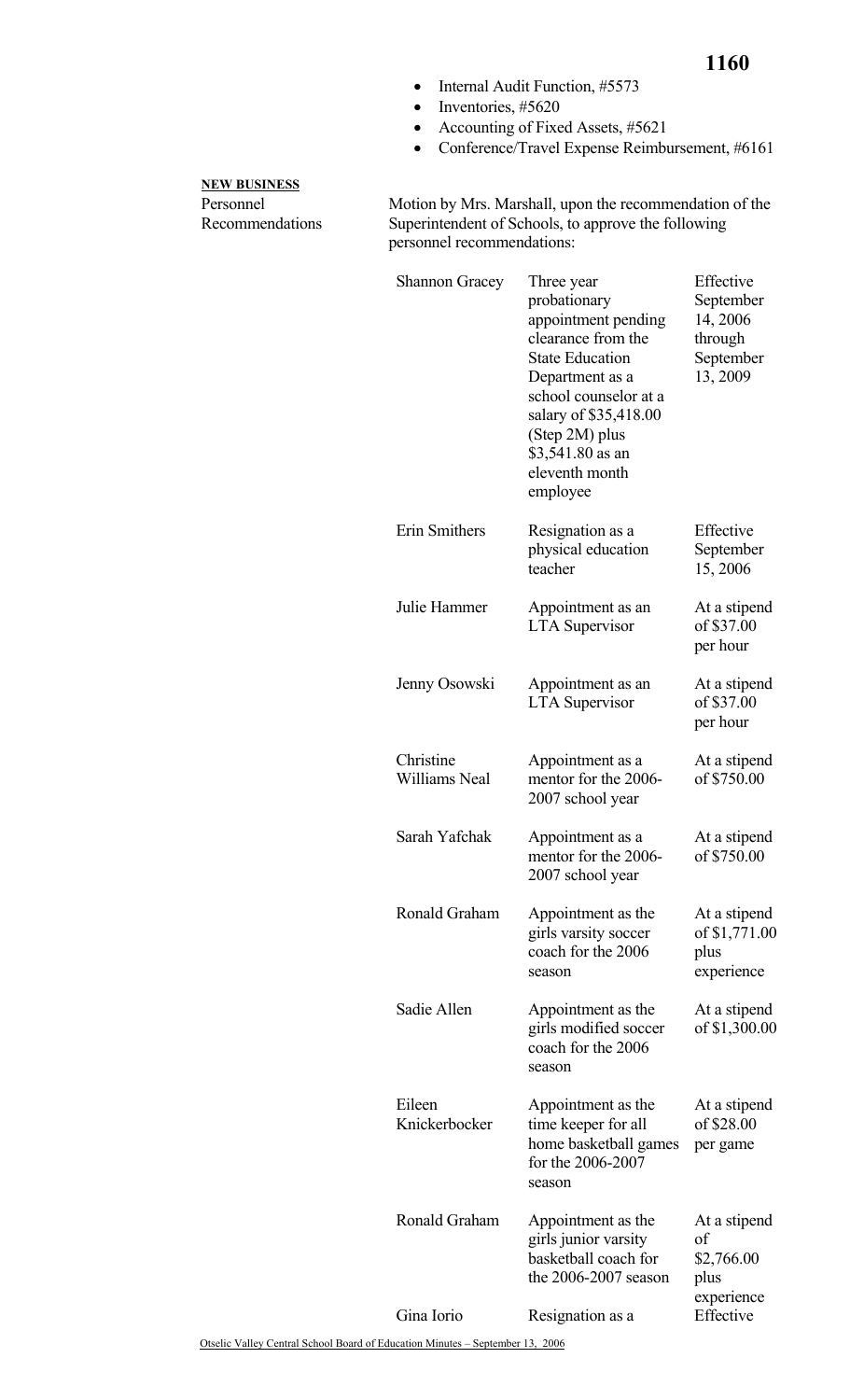Rhonda Mason Appointment as a substitute school aide, cafeteria helper, and custodial worker

Second by Mr. Cruikshank.

Motion carried, 5 - 0.

Motion by Mr. Cruikshank, upon the recommendation of the Superintendent of Schools, to approve the following

|                                                                     | personnel recommendations:                                                                                                                                                                                        |                                                                                                                                                                               |                                     |
|---------------------------------------------------------------------|-------------------------------------------------------------------------------------------------------------------------------------------------------------------------------------------------------------------|-------------------------------------------------------------------------------------------------------------------------------------------------------------------------------|-------------------------------------|
|                                                                     | Roy Marshall                                                                                                                                                                                                      | Appointment as a<br>timekeeper for all<br>home varsity<br>soccer games                                                                                                        | At a stipend of<br>\$23.00 per game |
|                                                                     | Madeline<br>Marshall                                                                                                                                                                                              | Appointment as a<br>substitute bus<br>aide, cafeteria<br>helper, and<br>custodial worker                                                                                      |                                     |
|                                                                     | Second by Mr. G. Brown.                                                                                                                                                                                           |                                                                                                                                                                               |                                     |
|                                                                     |                                                                                                                                                                                                                   | Motion carried, 4 - 0. (Mrs. Marshall abstain)                                                                                                                                |                                     |
| Non Resident<br><b>Attendance Requests</b>                          |                                                                                                                                                                                                                   | Motion by Dr. Evans, upon the recommendation of the<br>Superintendent of Schools, to approve the following non<br>resident attendance requests for the 2006-2007 school year: |                                     |
|                                                                     | Victoria Smith and Genevieve English by Colleen English<br>Vanessa and Cody Morgan by Fred and Judy Morgan                                                                                                        |                                                                                                                                                                               |                                     |
|                                                                     | Second by Mr. D. Brown.                                                                                                                                                                                           |                                                                                                                                                                               |                                     |
|                                                                     | Motion carried, 5 - 0.                                                                                                                                                                                            |                                                                                                                                                                               |                                     |
| 2006-2007<br><b>Transportation Routes</b><br>$(FY'06/07 - #20)$     | Motion by Mr. G. Brown, upon the recommendation of the<br>Superintendent of Schools, to approve the revised 2006-2007<br>transportation routes. Second by Mrs. Marshall.                                          |                                                                                                                                                                               |                                     |
|                                                                     | Motion carried, 5 - 0.                                                                                                                                                                                            |                                                                                                                                                                               |                                     |
| Committee on Pre-<br>School Special<br>Education<br>Recommendations | Motion by Mr. G. Brown, upon the recommendation of the<br>Superintendent of Schools, to accept the recommendations of<br>the Committee on Pre-School Special Education for the<br>meetings of September 11, 2006. |                                                                                                                                                                               |                                     |
|                                                                     | Second by Dr. Evans.                                                                                                                                                                                              |                                                                                                                                                                               |                                     |
|                                                                     | Motion carried, 5 - 0.                                                                                                                                                                                            |                                                                                                                                                                               |                                     |
| <b>Facilities Planning</b>                                          |                                                                                                                                                                                                                   | The administrative team and Mr. Springer met with the<br>architects from BCK regarding a task outline to investigate                                                          |                                     |

egarding a task outline to investigate the possibility of: 1.) combining the campus

- 2.) other options
- to improve the current facilities. Mr. Thomas will proceed to get other figures on the different options.